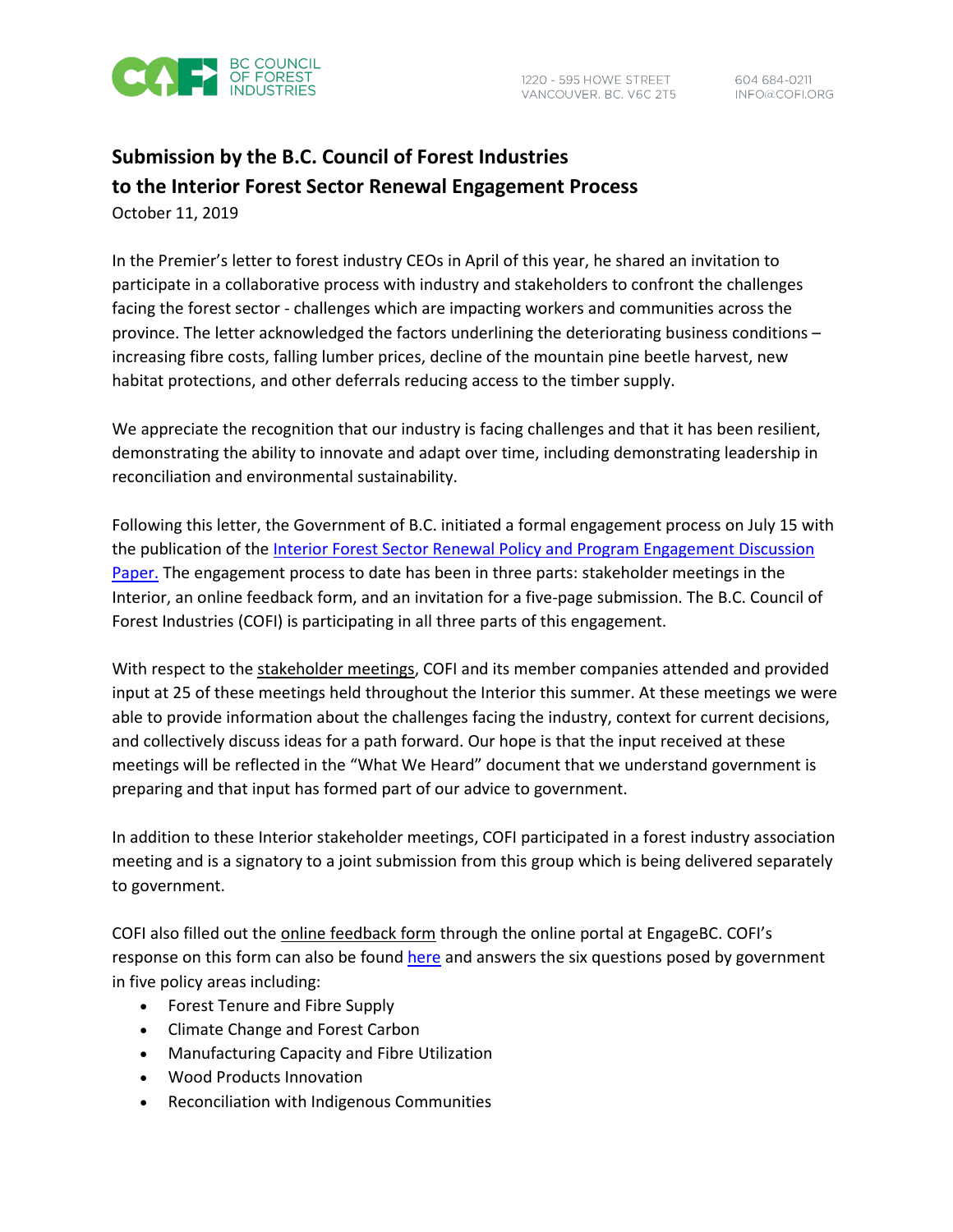Finally, the Province also invited written submissions that address the government objectives of a globally competitive forest sector, resilient communities and workforce, reconciliation with Indigenous communities, and sustainable forest management.

## **COFI'S SUBMISSION**

Given the page limit requested for written submissions, and considering the myriad of challenges facing the sector, COFI and its member companies prepared a document – *Smart [Future: A Path](https://www.cofi.org/wp-content/uploads/COFI_APathForward_2.pdf)  [Forward for B.C.'s Forest Products Industry,](https://www.cofi.org/wp-content/uploads/COFI_APathForward_2.pdf)* which provides 60 ideas and actions – choices that we think can help build a better future for our industry.

We believe that by working together, these choices will collectively build a more globally competitive forest sector that is a model for the world in product innovation, technological advances, and environmental care. These ideas are categorized under five categories:

- $\triangleright$  Invest in, and protect, our working forest land base
- $\triangleright$  Have smart rules that protect the environment and encourage investment
- $\triangleright$  Strengthen participation of Indigenous peoples and partnerships with communities
- $\triangleright$  Double down on market and product diversification
- $\triangleright$  Be the global hub for expertise in low-carbon, green building

Under each of these priorities we suggest a series of specific recommendations. We recognize that some ideas presented here are not new. Some ideas can be implemented by industry, others will require government action, and all will require a collective effort from industry, government, workers, contractors, communities, First Nations, academic institutions, and others.

The *[Smart Future](https://www.cofi.org/wp-content/uploads/COFI_APathForward_2.pdf)* document forms the foundation of our input to government on Interior Renewal but also provides suggestions for the industry as a whole that can help the forest sector through the current transition and prepare for opportunities ahead.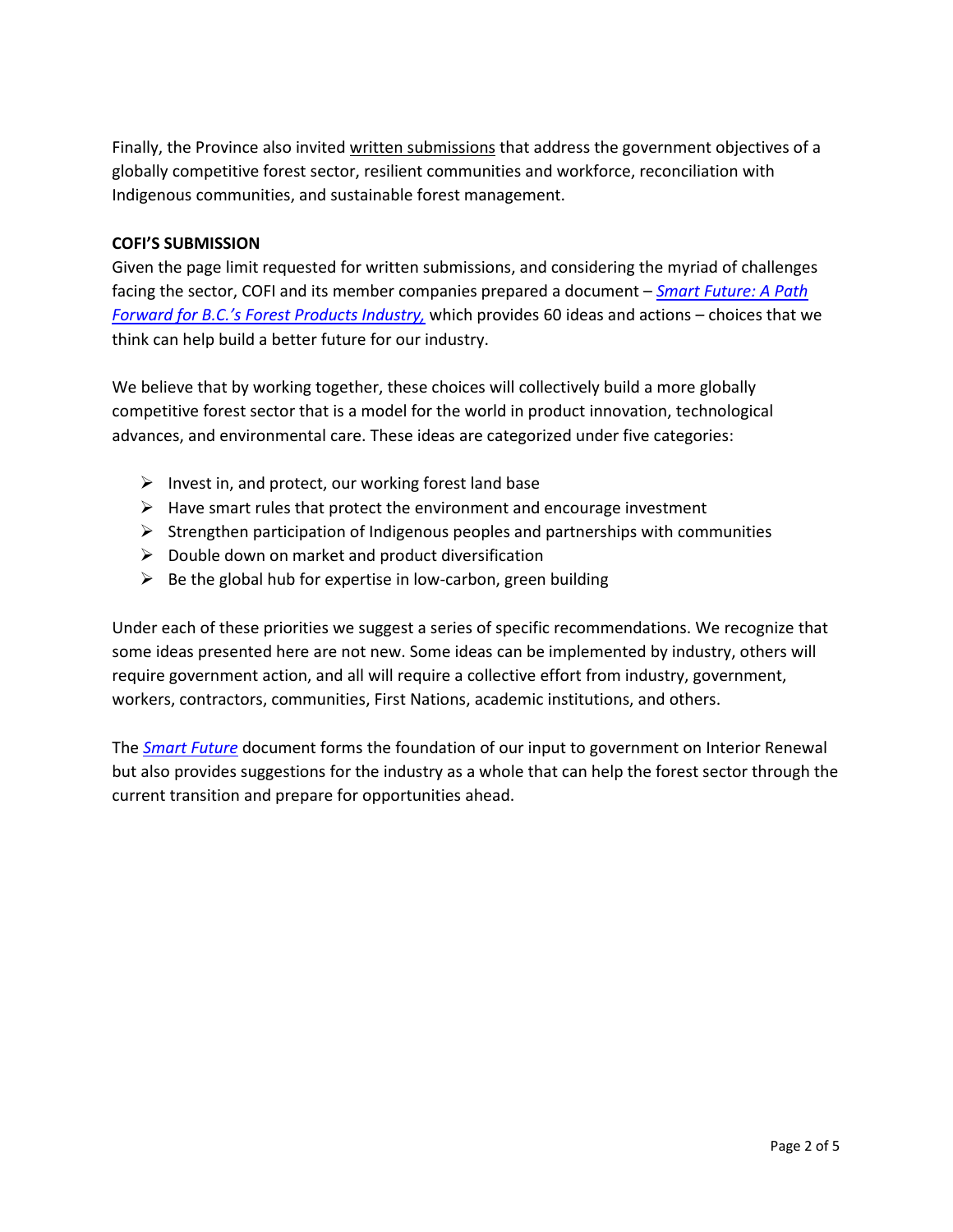# **SUPPORTING DOCUMENTS FOR POLICY DEVELOPMENT**

As government contemplates policy development in the weeks ahead, it will be important to consider the current context. The balance of this submission summarizes information that we believe should be at the forefront as government considers policy changes directed towards the forest industry. COFI has included a number of reports to support our submission to the Interior Forest Sector Renewal Engagement Process including:

- *[British Columbia's Forest Industry and the Regional Economies](https://www.cofi.org/wp-content/uploads/FINAL-COFI-Regional-Economic-Impact-Study_Final_March2019-2.pdf)*, PwC, March, 2019
- *[British Columbians and The Forestry Sector in 2019,](https://www.cofi.org/wp-content/uploads/British-Columbians-and-The-Forestry-Sector-Abacus-Data.pdf)* Abacus Data
- *[British Columbia Interior Forest Sector Competitiveness Study](https://www.cofi.org/wp-content/uploads/FEA-BC-Interior-Public-Final-August-2019.pdf)*, Forest Economic Advisors [\(FEA\), August 2019](https://www.cofi.org/wp-content/uploads/FEA-BC-Interior-Public-Final-August-2019.pdf)

## **The forest sector continues to be foundational to B.C.'s economy**

As policy is being developed as part of the Interior Renewal process, it is important to reflect on the critical role that forestry plays in the British Columbia economy as outlined in the study by PwC *[British Columbia's Forest industry and the Regional Economies](https://www.cofi.org/wp-content/uploads/FINAL-COFI-Regional-Economic-Impact-Study_Final_March2019-2.pdf)* in March 2019. It confirms that the forest industry continues to generate significant jobs and economic activity for the province overall.

In the Interior, forestry is particularly significant, generating one in five jobs in these regions alone: Cariboo (22%), Northeast (20%), and North Coast & Nechako (19%). In the Thompson/Okanagan forestry supports 20,000 jobs, more than agriculture and associated manufacturing and, in the Kootenays, forestry generates 1 in 10 local jobs. Importantly, forestry also has the highest Indigenous employment of any other resource sector in B.C., and partnerships with Indigenous communities, contractors, and businesses continue to grow.

The forest sector makes up one-third of B.C.'s total exports and these exports drive local economies across the province. In terms of economic benefits, the forest industry contributes approximately \$13 billion in GDP and provides about \$4 billion in revenues annually to three levels of government. The importance of this contribution is confirmed in the [2019/2020 provincial budget,](https://www.bcbudget.gov.bc.ca/2019/pdf/2019_budget_and_fiscal_plan.pdf) with forestry projected to make up 45% of natural resource revenues to the province.

#### **The forest sector enjoys strong public support**

Given the challenges facing the sector and their impact on communities and workers across the province, COFI engaged Abacus Data to undertake a public opinion survey to gauge public understanding of these challenges, the role forestry plays in B.C.'s economy, and the future of the sector. This survey provides useful context for understanding public priorities as the province considers forest policy changes.

Overall findings in the survey, *[British Columbians and The Forestry Sector in 2019](https://www.cofi.org/wp-content/uploads/British-Columbians-and-The-Forestry-Sector-Abacus-Data.pdf)*, are:

• 79% have a favourable view of B.C. producers of lumber and wood products;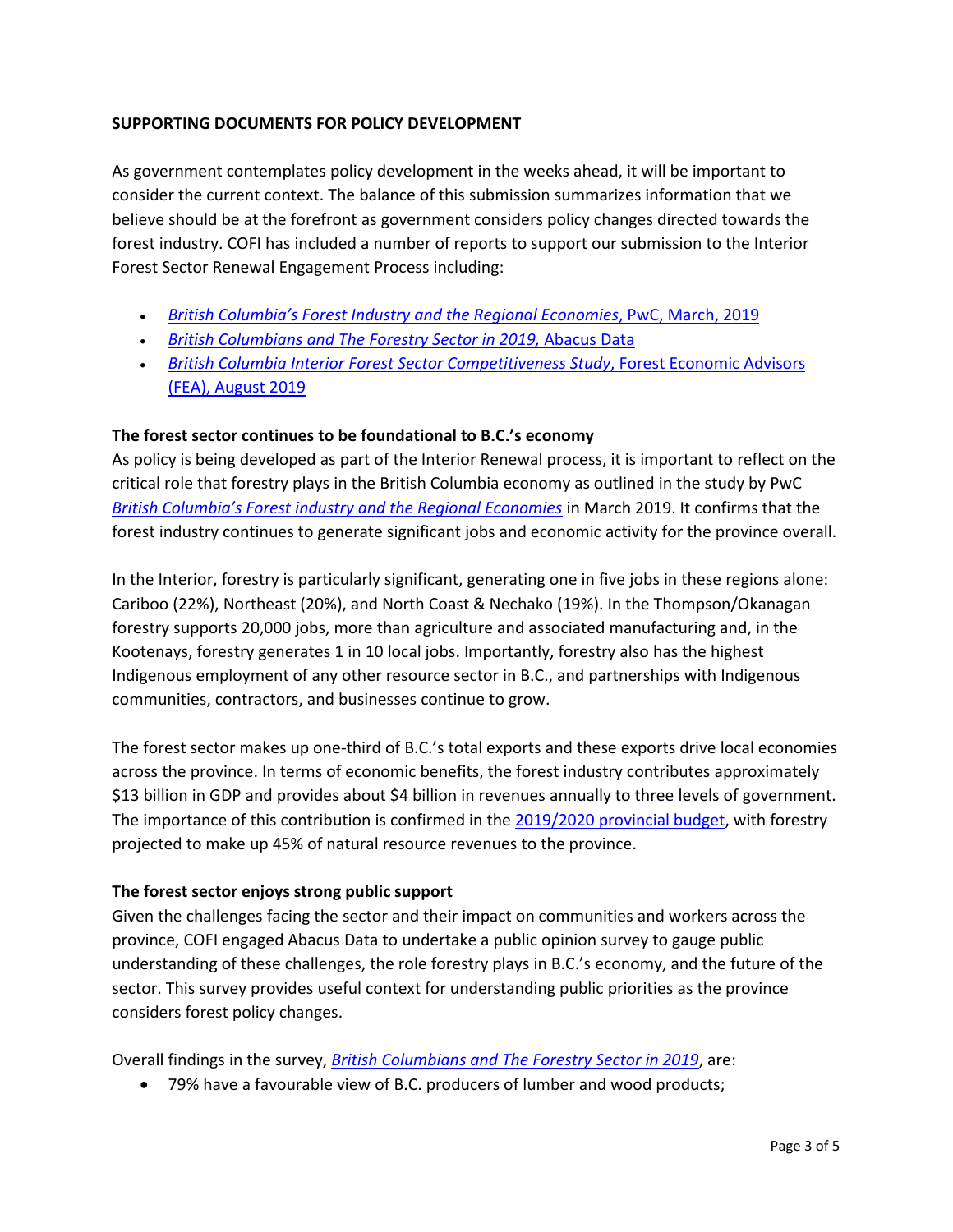- 87% believe that a strong forestry sector is vital for B.C.'s economy; and,
- 80% find that forestry in B.C. is carried out with more concern for the environment today.

British Columbians recognize that B.C. is among the world leaders in sustainable and responsible forest practices (76%) and that building with sustainable B.C. forest products is a better choice than cement or steel in terms of impact on climate change (79%). At the same time, British Columbians are split on whether they see a great future (48%) or a poor future (52%) for the sector. This is not surprising given the number of curtailment and closure announcements in recent months.

Finally, there is a broad desire to see the province do more to support investment in the B.C. forest sector (78%) and people are most enthusiastic about the role of technology, innovation, and promotion of B.C. wood products and building solutions.

The conclusions the researchers draw from this survey are that while there is broad public support for the sector and a solid understanding of the importance of forestry to B.C.'s economy, British Columbians are concerned about the future of the sector and are supportive of the province looking for ways to support investment in the sector going forward.

# **Ensuring the forest industry can be competitive is key to renewal**

The key to supporting a healthy forest sector and attracting new investment is ensuring that the industry can successfully compete in the global marketplace. Today, B.C. has become a high cost producer just at the time we are facing volatile market prices, punitive U.S. tariffs, and increasing global competition.

While we have always had to manage through market and price volatility, we are currently facing something of a "perfect storm" – an array of market and operating challenges, along with a structural shift in the availability and cost of fibre. These competitiveness challenges are highlighted in a recent study by Forest Economic Advisors (FEA), *[British Columbia Interior Forest Sector](https://www.cofi.org/wp-content/uploads/FEA-BC-Interior-Public-Final-August-2019.pdf)  [Competitiveness Study](https://www.cofi.org/wp-content/uploads/FEA-BC-Interior-Public-Final-August-2019.pdf)* (August 2019). The study compares the B.C. industry with other competitor jurisdictions and summarized these challenges in B.C. as follows:

"…*three important challenges facing the industry are: (1) declining timber supply and rising log costs; (2) US import taxes; and (3) policy uncertainty."* 

The study highlights that the B.C. Interior had the lowest return of any other comparator regions and concludes that *"…there will be a spillover effect on other forest sector participants that rely on the lumber industry (e.g., pulp mills, pellet plants, secondary manufacturers.)".*

Any changes to provincial policy should address these competitiveness challenges. For renewal to take hold, the policy environment must support secure access to fibre at a reasonable cost, a stable, predictable, efficient regulatory regime, and a business climate that puts B.C. on a level playing field